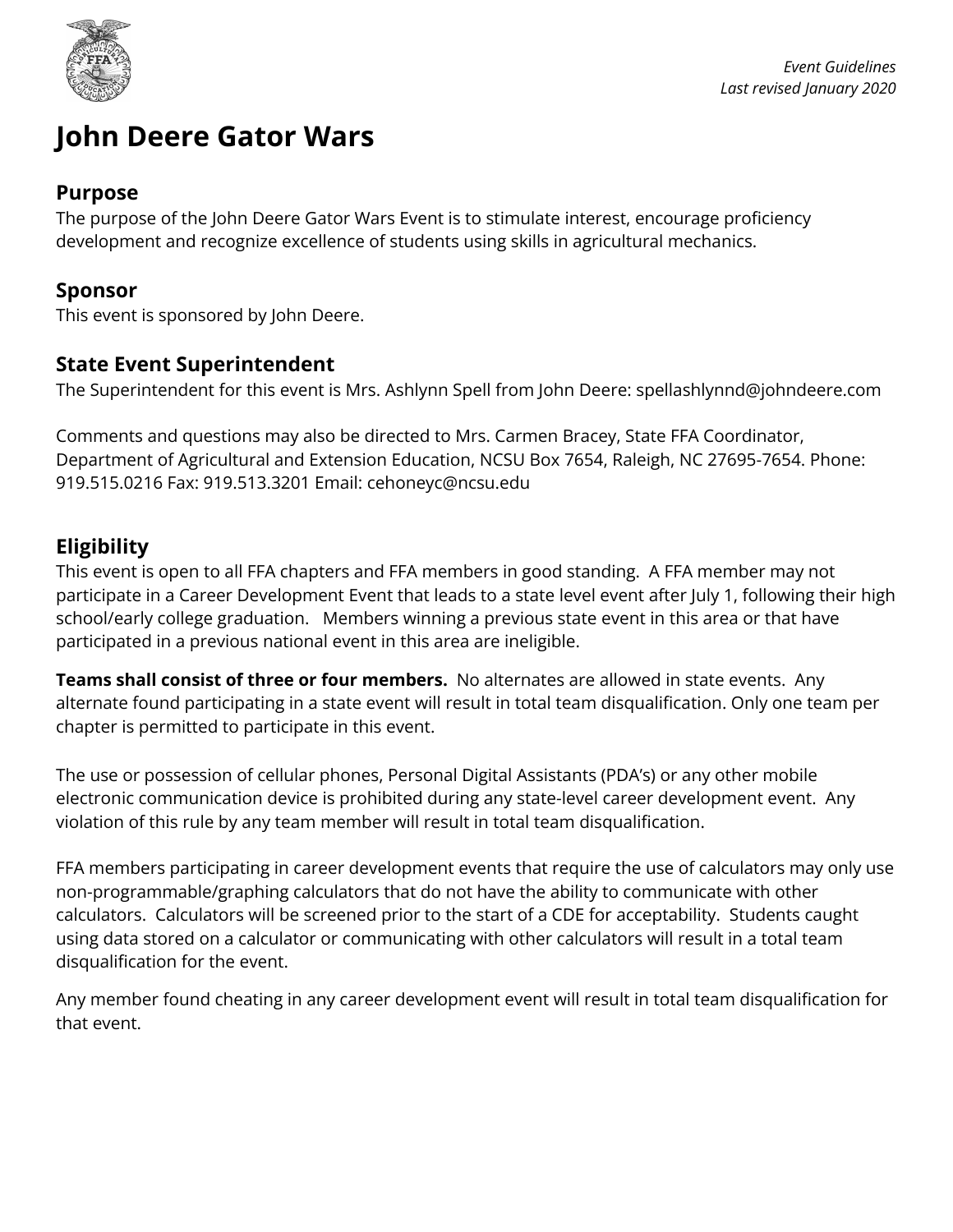

### **Dress Code**

Participants are required to follow the North Carolina FFA Career Development Event Dress Code. The total team score will be reduced if any team member violates the dress code. For this event, all participants should wear appropriate shop clothing that includes closed-toe shoes and provide their own industrial-quality eye protection.

## **State Career Development Event Participation**

The top three teams from each region are eligible to compete in the state career development event. Teams and individuals advancing to state event participation must be certified by the regional FFA advisor.

## **Procedures for Administering the Event**

- 1. Personal safety equipment conducive to the work to be performed is to be provided by the participant. This includes appropriate footwear, gloves, long sleeves and long pants, and eye protection such as safety glasses and/or goggles.
- 2. Each team will be supplied with the appropriate tools to complete tasks in each rotation. Some tools supplied may not be necessary to properly perform the task.
- 1. Teams will rotate through four (4) stations where they will identify, diagnose, and/or repair common systems or components related to off-road equipment. Some stations may require documentation of measurements, specifications, or answers to basic questions related to the system, component, or tools provided.
- 2. Teams will have a maximum of fifteen (15) minutes to complete the activity at each station.
- 3. Excerpts from relevant workshop manuals (schematics, torque specs, etc.) will be provided as necessary.
- 4. A horn or whistle will sound at the beginning and end of each 15-minute activity. The total time for the competition phase of the event will be approximately 75 minutes including time for rotations and scoring.
- 5. Teams will be scored based on their knowledge, quality of work, the proper use of tools and safety equipment, and elapsed time.